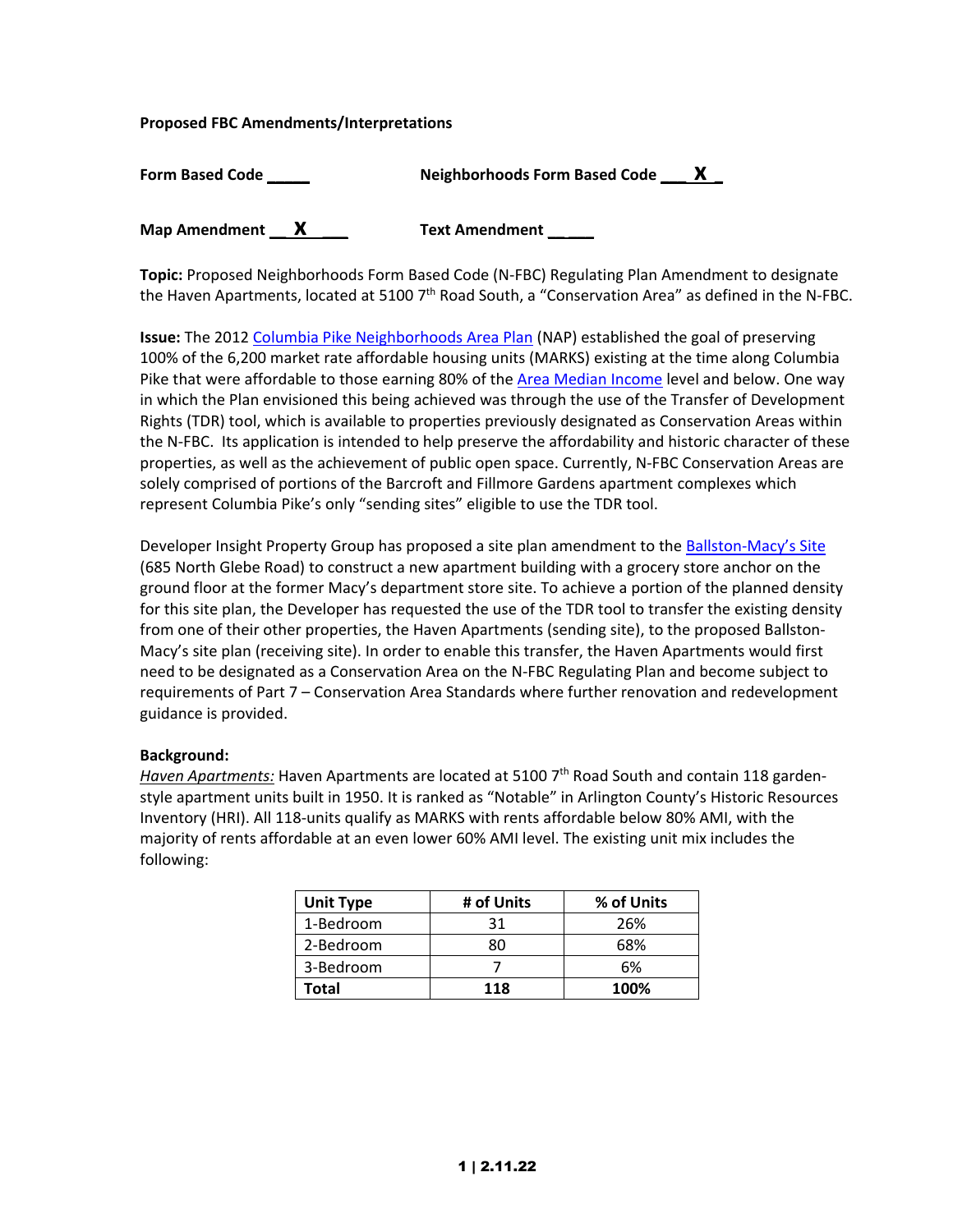## **Location of The Haven Apartments**



*Neighborhoods Form Based Code*: The Western Subarea Regulating Plan designates two distinct Building Envelope Standards (BES) to this property. The northern half is designated by a Townhouse/Small Apartment frontage (1 to 3 ½ stories in building height) while the southern half is designated by an Urban Residential frontage (3 to 6 stories in building height), each only permitting residential uses. The northeast edge of the site includes a planned alley to establish vehicular access along its neighboring property as well as a new east/west street connection aligned through the center of the property, representing a segment of a future expanded street network in this area. A pedestrian pathway/bikeway is also identified along the eastern lot line, envisioned to be incrementally delivered through redevelopment of several properties.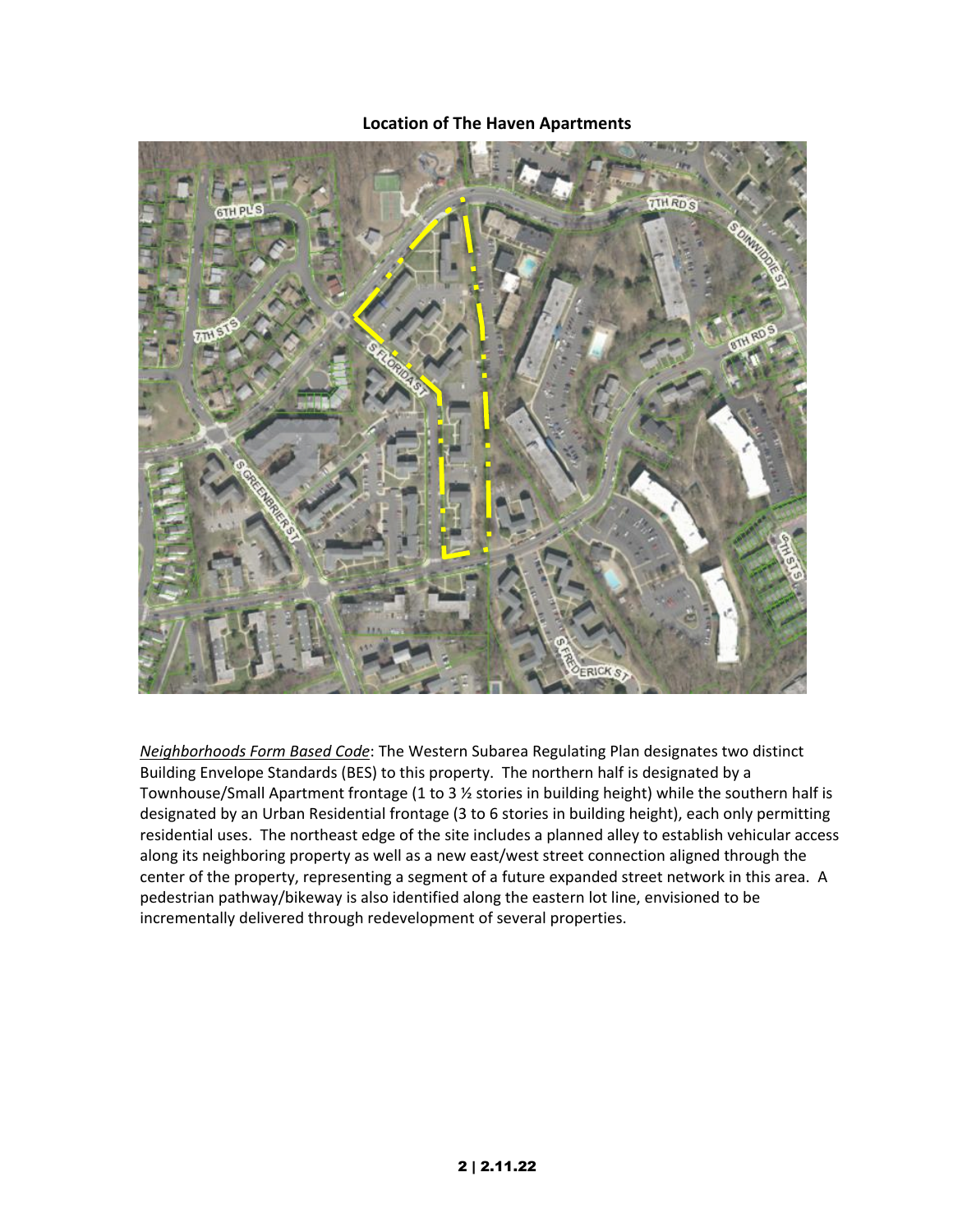

# **N-FBC Western Subarea Regulating Plan**

*N-FBC Conservation Areas*: The N-FBC defines Conservation Areas as:

- Areas designated on the REGULATING PLAN as a Special Circumstance and regulated by the standards in *Part 7 (Conservation Standards)* of the N-FBC, within which existing garden apartment buildings that served as a national prototype for planned multi-family residential communities in the United States, and that were built in the traditional Colonial Revival style.
- Characterized by a series of 2 or 3 story buildings, each containing multiple dwelling units, with a central entrance, no lobby and no elevator, constructed with permanent materials (such as brick and slate), and arranged together in an open setting, defined by interior landscaped courts and perimeter parking

## *Transfer of Development Rights (TDR) within the Neighborhoods Form Based Code (N-FBC):*

For purposes of achieving affordable housing, historic preservation, or public open space, TDR could allow a receiving site, either along Columbia Pike or elsewhere in the County, to obtain additional density for their development from the N-FBC Conservation Areas or "sending sites." In an example where affordable housing and historic preservation are the policy reasons to consider a density transfer, as outlined in the Columbia Pike NAP, the sending site would convert the associated number of MARKs into committed affordable housing units (CAFs), through building renovation and conditional terms to ensure affordability 30 years for income qualifying households. A historic preservation easement would also be required, that would contain legally binding covenants preventing demolition.

To facilitate such transfers, the County Board adopted specific multipliers which intentionally allow more density to be sent to a receiving site than what would be preserved at the sending site. Specifically, section 204.D of the N-FBC allows the eligible density (units) transferred to a receiving site

## 3 | 2.11.22